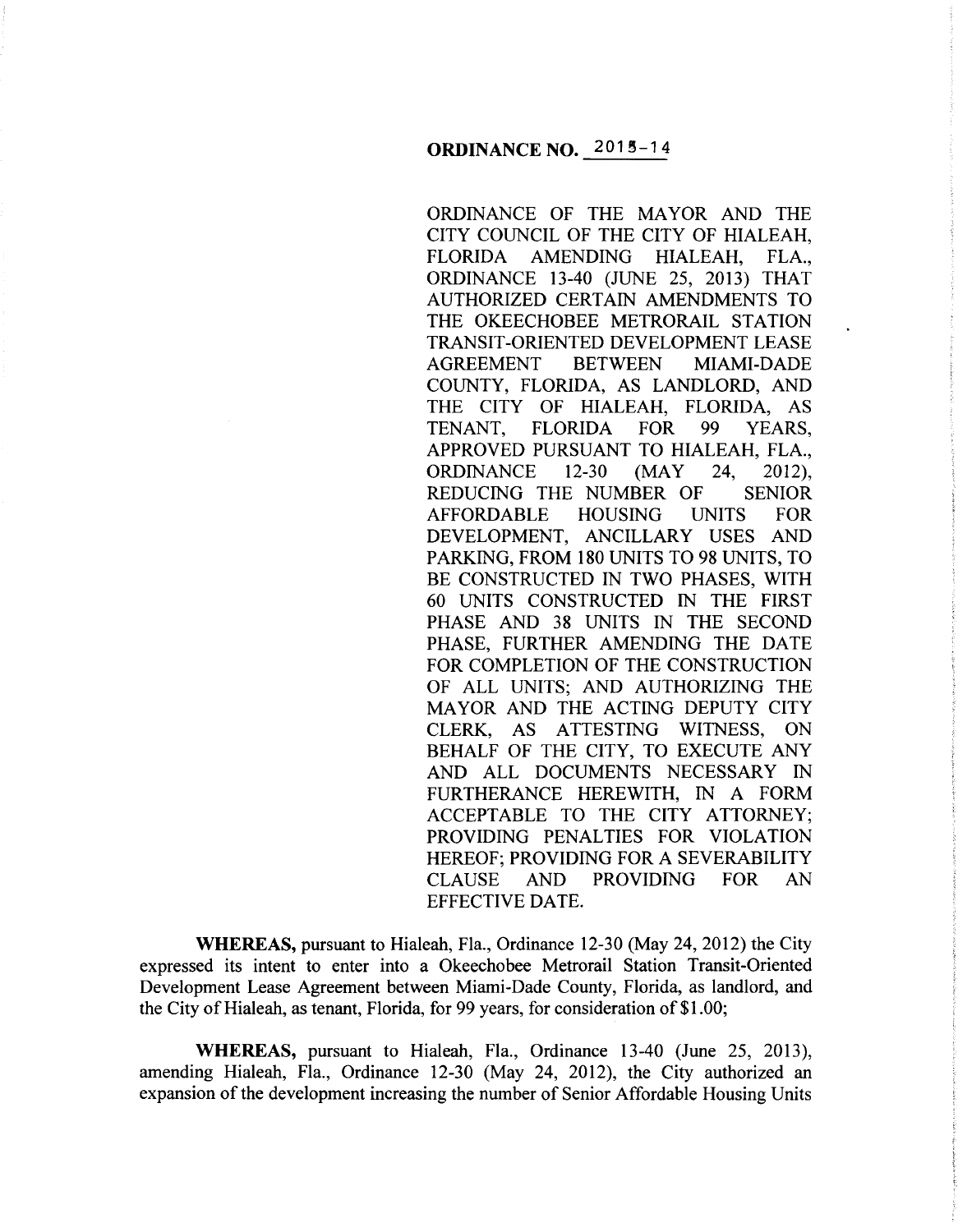for Development, ancillary uses and parking, from 100 units to 180 units, comprising of three phases of 60 units, which each phase to be completed in successive three-year periods;

**WHEREAS,** subsequently, the City and Miami-Dade County entered into further negotiations, and the City determined that, due to the unforeseeable discovery of space limitations with the parcel of land including but not limited to, an adjacent rail line that transverses through the parcel of land and the discovery of a need for more space in order to provide sufficient parking for seniors, the number of Senior Affordable Housing Units needs to be reduced from 180 units to 98 units, with three additional units to be used for a recreation center and congregate meal site, in two phases with 60 units construed in the first phase and 38 units in the second phase, with each phase to be completed in successive three-year periods; and

**WHEREAS,** it is in the best interest of the health, safety and welfare of the Community to provide elderly affordable housing near the Metrorail Station to create strong access links to the Metrorail System and enhanced ridership and usage of the Metrorail System for both the residents, visitors and workers in the area.

## NOW, THEREFORE, BE IT ORDAINED BY THE MAYOR AND THE CITY COUNCIL OF THE CITY OF HIALEAH, FLORIDA, THAT:

**Section 1:** The foregoing facts and recitations contained in the preamble to this ordinance are hereby adopted and incorporated by reference as if fully set forth herein.

**Section 2:** The City Council of the City of Hialeah, Florida hereby amends Hialeah, Fla., Ordinance 13-40 (June 25, 2013) that authorized certain amendments to the Okeechobee Metrorail Station Transit-Oriented Development Lease Agreement between Miami-Dade County, Florida, as landlord, and the City of Hialeah, Florida, as tenant, Florida for 99 years, approved pursuant to Hialeah, Fla., Ordinance 12-30 (May 24, 2012), reducing the number of Senior Affordable Housing Units for development, ancillary uses and parking, from 180 units to 98 units, to be constructed in two phases,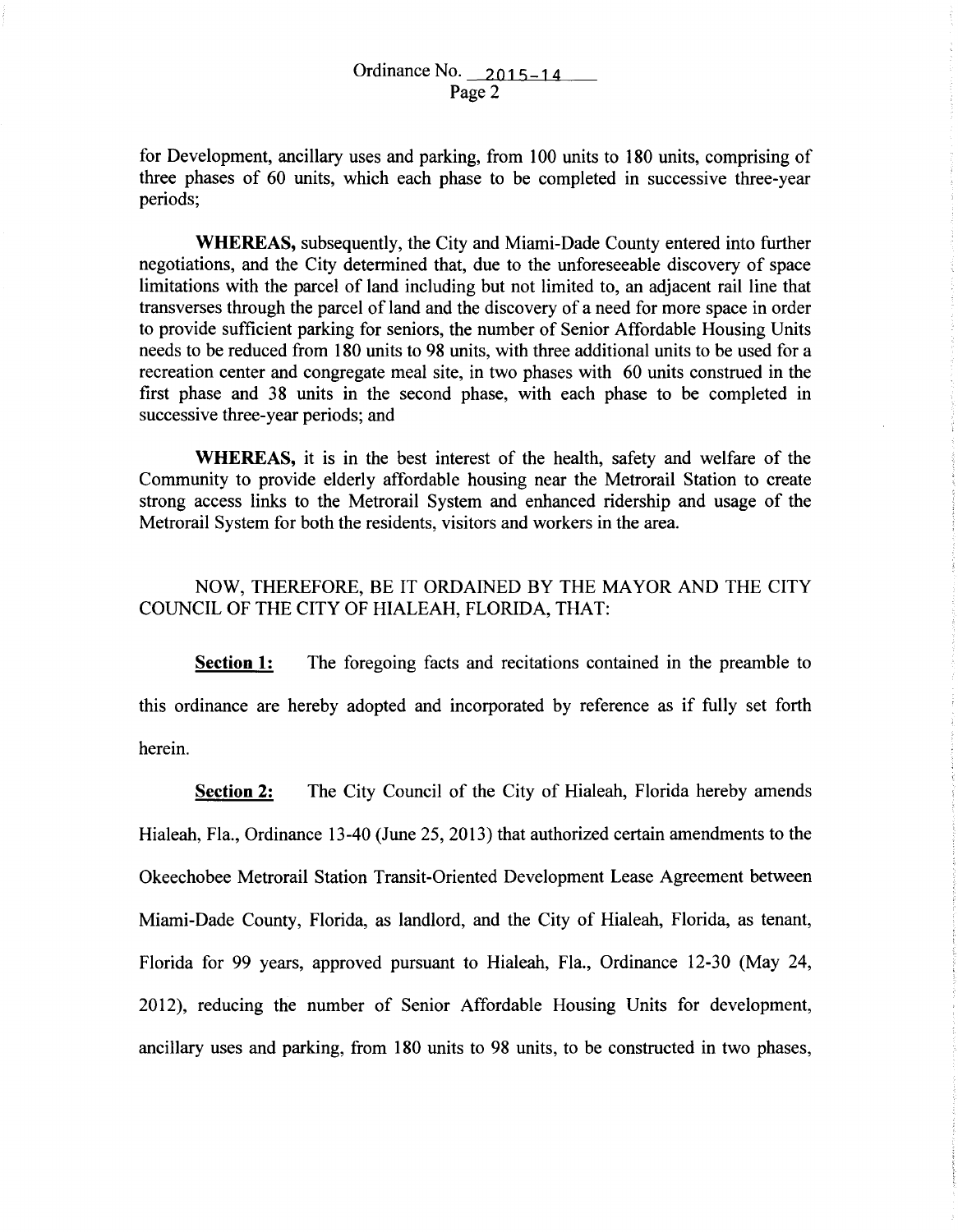with 60 units constructed in the first phase and 38 units in the second phase, further amending the date for completion of the construction of all unit.

**Section 3:** The City Council of the City of Hialeah, Florida hereby authorizes the Mayor and the Acting Deputy City Clerk, as attesting witness, on behalf of the City, to enter into the Lease Agreement between the City, as tenant, and Miami-Dade County, as landlord, in a form acceptable to the City Attorney, and execute and any all documents in furtherance therewith.

#### **Section 4: Penalties.**

Every person violating any provision of the Code or any ordinance, rule or regulation adopted or issued in pursuance thereof shall be assessed a civil penalty not to exceed \$500.00 within the discretion of the court or administrative tribunal having jurisdiction. Each act of violation and each day upon which any such violation shall occur shall constitute a separate offense. In addition to the penalty prescribed above, the city may pursue other remedies such as abatement of nuisance, injunctive relief, administrative adjudication and revocation or suspension of licenses or permits.

### **Section 5: Severability Clause.**

If any phrase, clause, sentence, paragraph or section of this ordinance shall be declared invalid or unconstitutional by the judgment or decree of a court of competent jurisdiction, such invalidity or unconstitutionality shall not affect any of the remaining phrases, clauses, sentences, paragraphs or sections of this ordinance.

#### **Section 6: Effective Date.**

This ordinance shall become effective when passed by the City Council of the City of Hialeah, Florida and signed by the Mayor of the City of Hialeah, Florida or at the